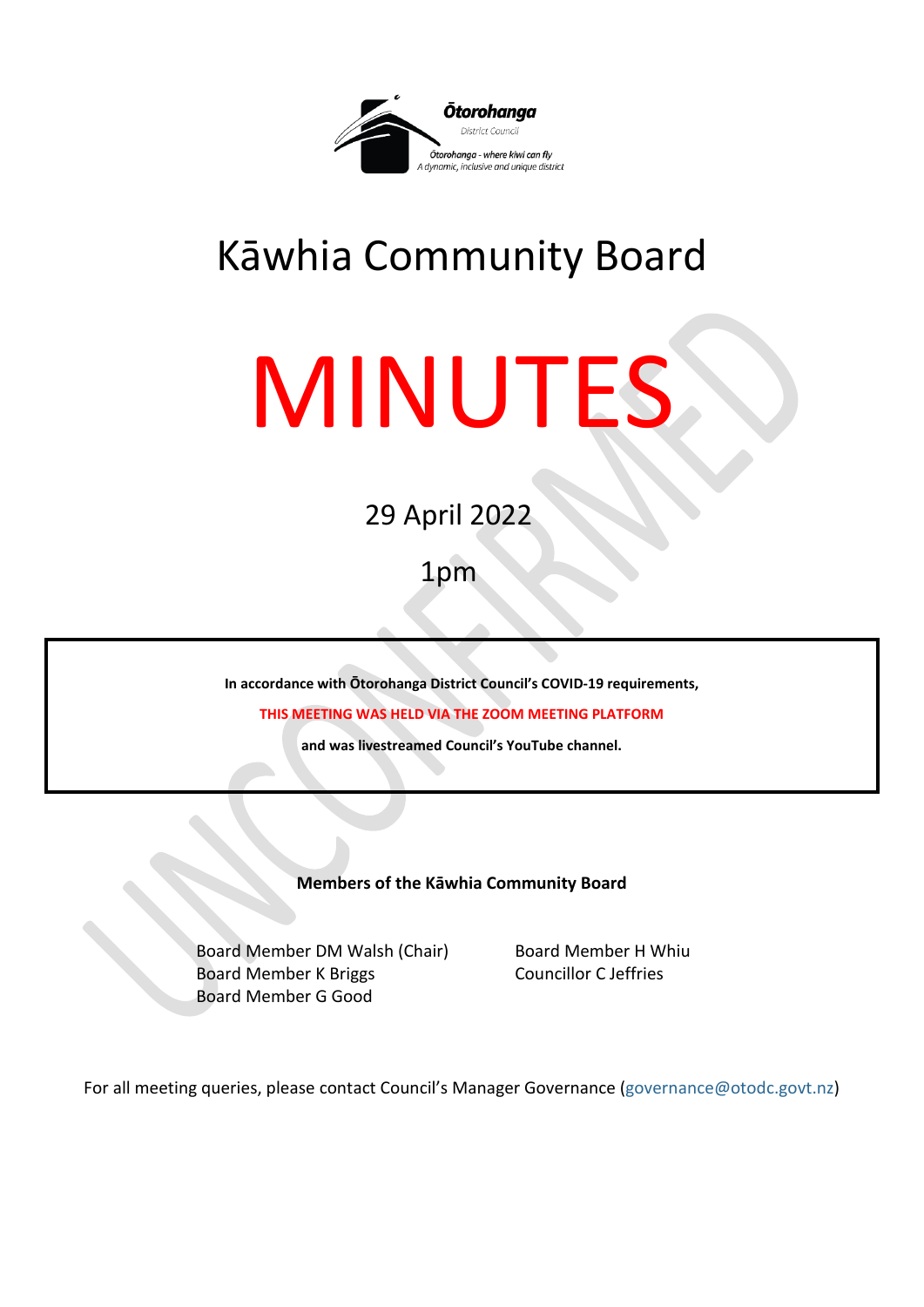## Kāwhia Community Board

Minutes of an ordinary meeting of the Kāwhia Community Board held via Zoom on Friday, 29 April 2022 commencing at 1.00pm.

Tanya Winter **CHIEF EXECUTIVE** 12 May 2022

| <b>ORDER OF BUSINESS</b> |    |                                                                  |   |
|--------------------------|----|------------------------------------------------------------------|---|
|                          |    | <b>PUBLIC FORUM</b>                                              | 3 |
|                          |    | <b>APOLOGIES</b>                                                 | 3 |
|                          |    | <b>LATE ITEMS</b>                                                | 3 |
|                          |    | DECLARATION OF CONFLICTS OF INTEREST                             | 4 |
|                          |    | <b>PUBLIC FORUM</b>                                              | 3 |
|                          |    | CONFIRMATION OF MINUTES - KAWHIA COMMUNITY BOARD - 25 MARCH 2022 | 4 |
|                          |    | <b>CHAIRPERSON'S VERBAL REPORT</b>                               | 4 |
| <b>ITEM</b>              | 75 | KĀWHIA PICTURE FRAME                                             | 4 |
| <b>ITEM</b>              | 76 | BUILDING CONTROL ACTIVITY REPORT FOR JANUARY TO MARCH 2022       | 5 |
| <b>ITEM</b>              | 77 | <b>DISTRICT LIBRARY REPORT</b>                                   | 5 |
|                          |    | <b>BOARD MEMBER'S UPDATES</b>                                    |   |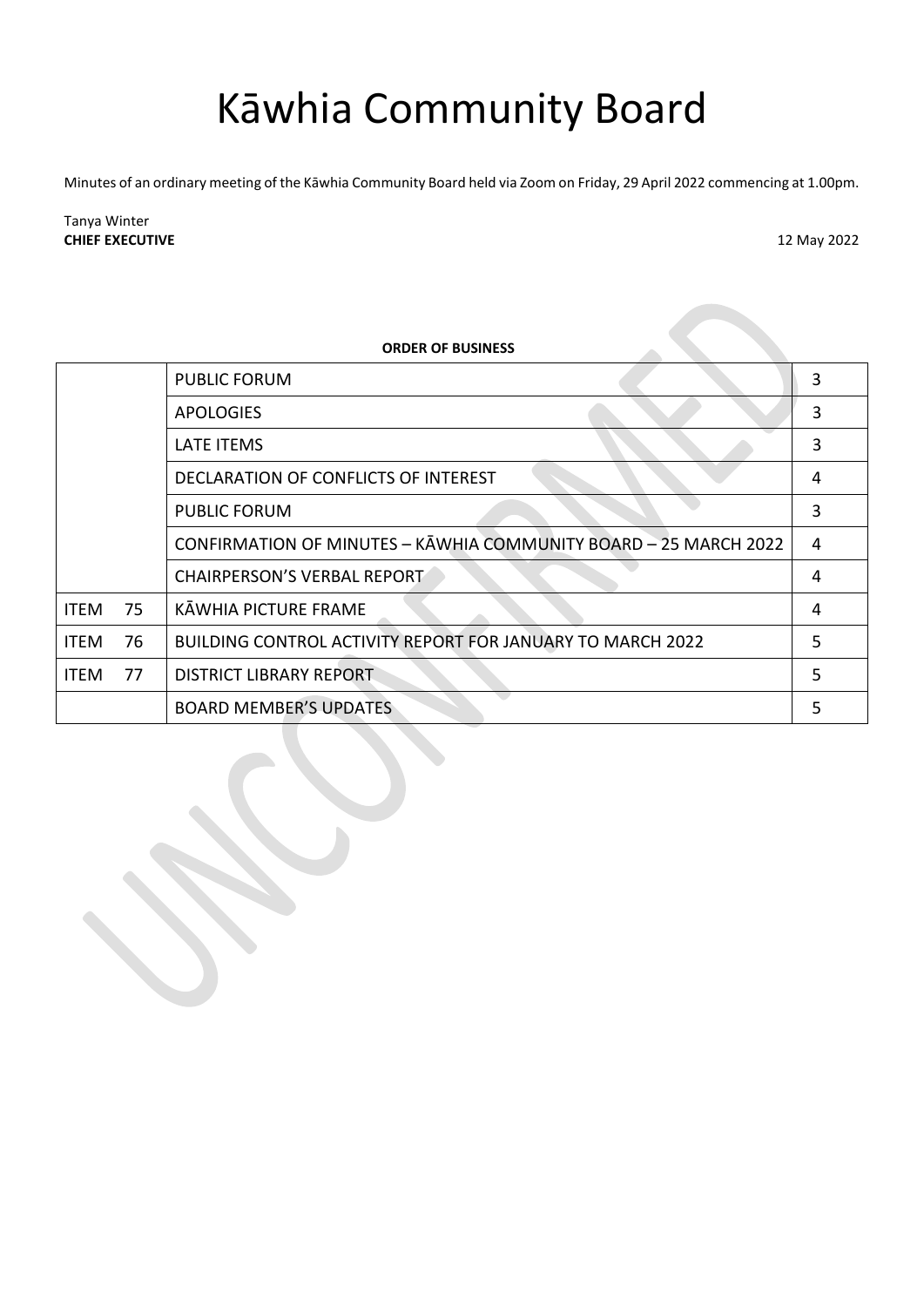#### **PRESENT**

Deputy Chairperson K Briggs, Board Members H Whiu, G Good and Councillor C Jeffries.

#### **IN ATTENDANCE**

A Loe (Group Manager Regulatory & Growth), B O'Callaghan (Manager Finance), R McNeil (Strategic Advisor), N Gower (Group Manager Strategy & Community), A Senger (Manager Roading), J le Fleming (Acting Manager Services), and K King (Governance Manager).

Board Member Whiu provided the opening karakia.

Deputy Chairperson Briggs then declared the meeting open and moved to the Public Forum as the first item.

#### <span id="page-2-0"></span>**PUBLIC FORUM**

James Mahara spoke at the public fourm as the Opaku whanau spokesperson regarding the roaming horses at Aotea. He sought the matter be dealt with in a culturally appropriate manner. He promoted a solution of education rather than regulation and requested Council staff assistance.

Council's Group Manager Regulatory & Growth, A Loe advised Council do not have an animal welfare officer but the animal control officer would be able to assist as much as possible. Board Member Whiu offered to liaise with James to arrange a meeting so all participants were given the same message. This korero would focus on animal welfare education. In the interim, copies of the 'stock on roads' pamphlet would be sent to James for distribution.

Members thanked James for his liaison role and his collaborative approach to achieve the best outcome for all parties.

#### <span id="page-2-1"></span>**APOLOGIES**

Chairperson D Walsh tendered an apology for non-attendance.

**RESOLVED**: That the Kāwhia Community Board receive and accept the apology from Chairperson Walsh for non-attendance.

Board Member Whiu | Board Member Good

#### <span id="page-2-2"></span>**LATE ITEMS**

There were no late items.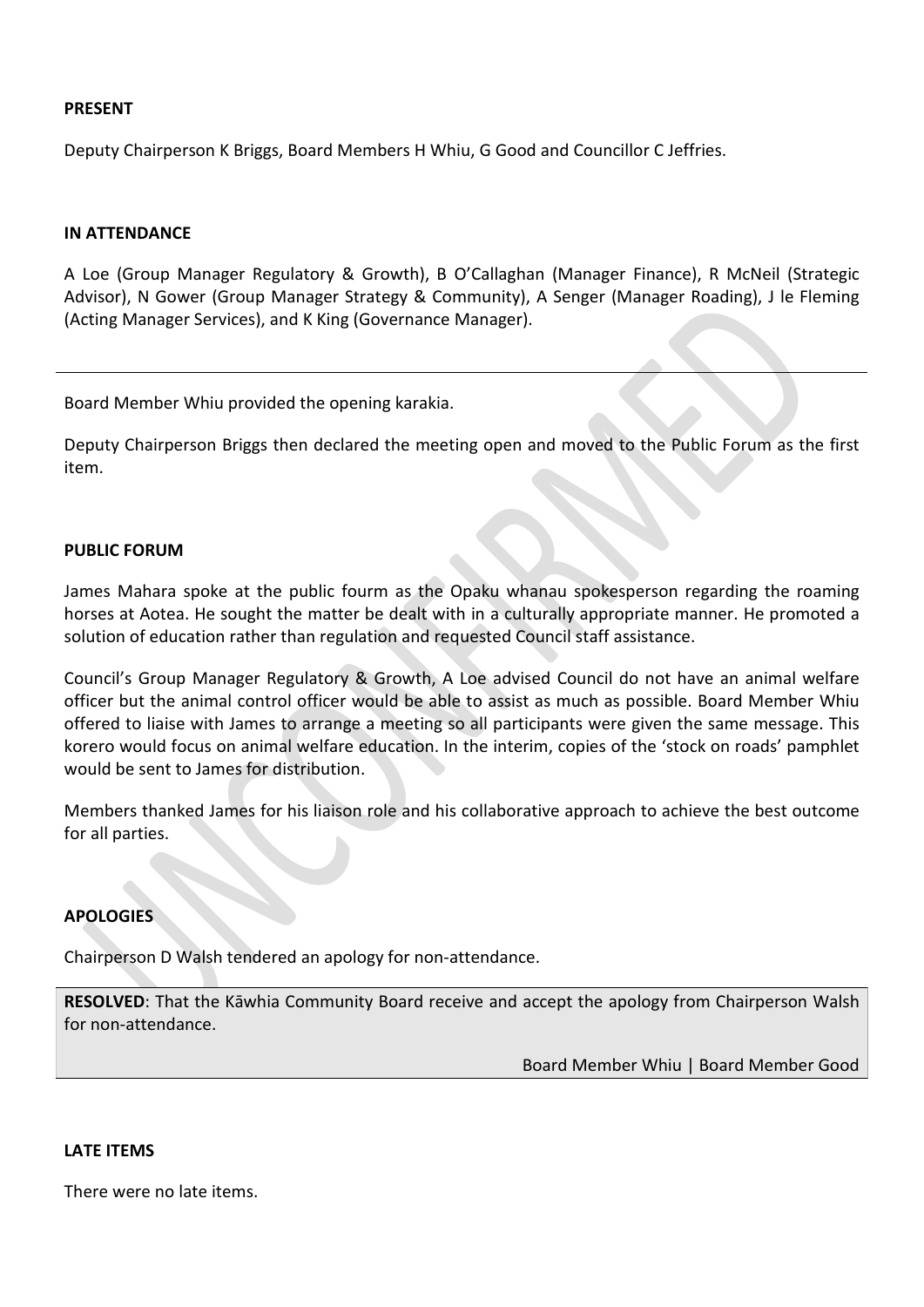#### <span id="page-3-0"></span>**DECLARATION OF CONFLICTS OF INTEREST**

No declarations were made.

#### <span id="page-3-1"></span>**CONFIRMATION OF MINUTES – KĀWHIA COMMUNITY BOARD – 25 MARCH 2022**

**RESOLVED:** That the open minutes of the Kāwhia Community Board meeting held on 25 March 2022, having been circulated, be taken as read and confirmed as a true and correct record of that meeting.

Board Member Good | Board Member Whiu

#### <span id="page-3-2"></span>**CHAIRPERSON'S VERBAL REPORT**

The Deputy Chairperson, K Briggs spoke on the reopening of the early childhood education centre which had closed late 2021. He commented the centre was beneficial for the community. He also noted activity in the Kāwhia township seemed to be at a low level. This was evident on the weekends when out of towner visitors were not as frequent.

**RESOLVED**: That the Kāwhia Community Board receive the verbal update from the Deputy Chairperson, K Briggs.

Councillor Jeffries | Board Member Whiu

#### <span id="page-3-3"></span>**KĀWHIA PICTURE FRAME**

Mr Loe noted the picture frame project was previously discussed with the Board. He met with Board Member Whiu and selected three sites on the Reserve for consideration as outlined in the agenda.

Board Member Whiu spoke in support of the project and in support of site 1 at the Reserve. She noted the beautiful views that would be captured in the photos.

Councillor Jeffries had received a suggestion to add a second picture frame at the lookout on the road to Kawhia with views over the harbour. He spoke in support of the installation at the Reserve and suggested a second picture frame be considered as a future project.

**RESOLVED:** That the Kāwhia Community Board:

- a Approve the construction of a scenic `Picture Frame' to be erected on the Omimiti Reserve and that \$1500 (plus GST) be allocated from the Kāwhia Community Board Sundry Grant Account and,
- b Confirm that the scenic `Picture Frame' is to be erected at `site one' as shown on the plan of the reserve attached as Appendix 1 of document number 625435.

Board Member Whiu | Board Member Good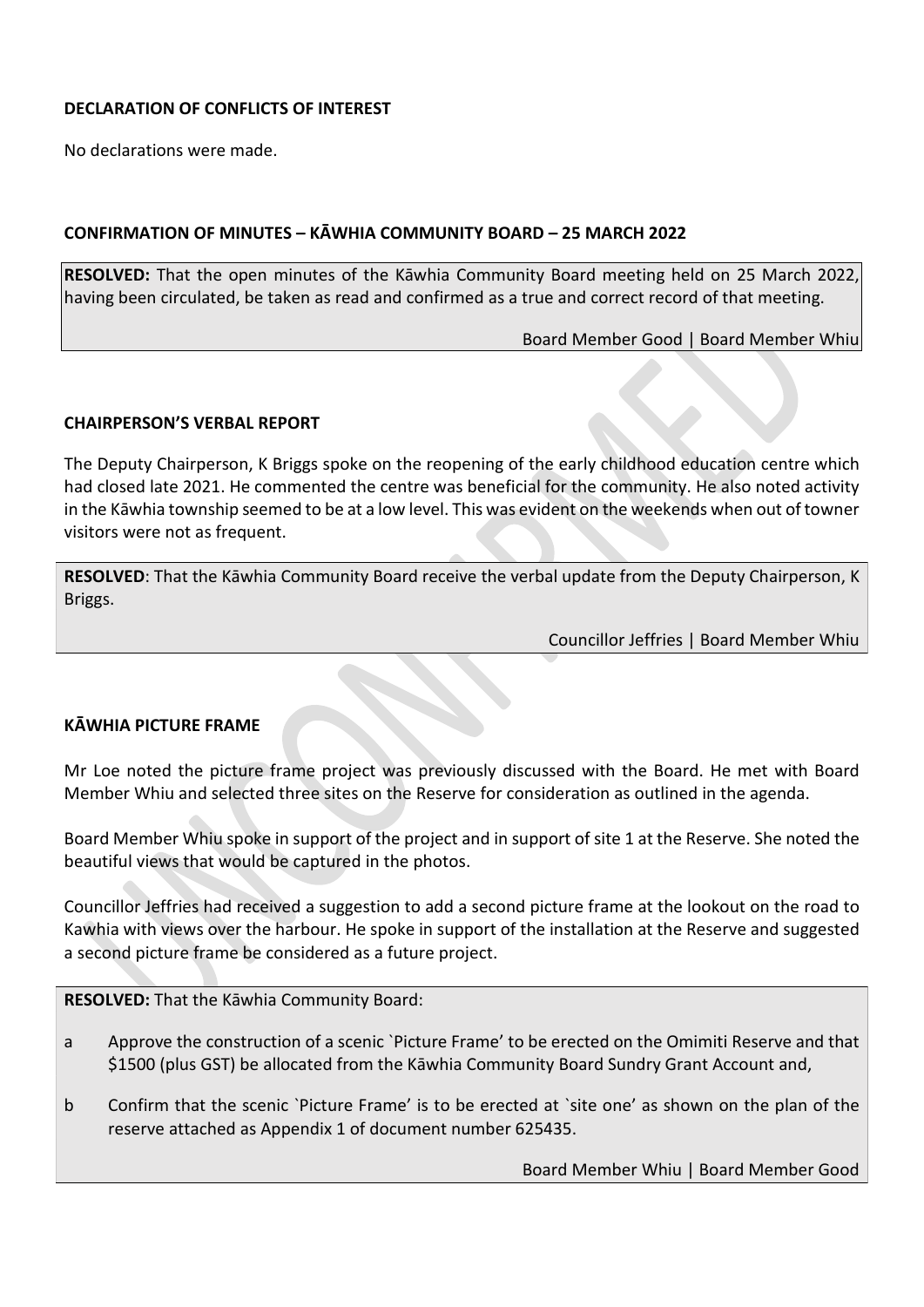#### <span id="page-4-0"></span>**BUILDING CONTROL ACTIVITY REPORT FOR JANUARY TO MARCH 2022**

Mr Loe took the report as read. He noted a number of factors were contributing to delays in construction throughout the district. In response to a query, Mr Loe noted the qualifications achieved by the building control staff up to 'commercial 3 level' which enables them to inspect the most complex building projects.

Councillor Jeffries advised the Board that Council is looking at buildings in the district that may need earthquake proofing. Mr Loe advised the majority of the buildings will be located in the main street of Ōtorohanga due to the age of these buildings.

**RESOLVED**: That the Kāwhia Community Board receive the report titled 'Building control activity report for January to March 2022)' (document number 625434) from Phil Saunders, Building Control Manager.

Board Member Whiu | Board Member Good

#### <span id="page-4-1"></span>**DISTRICT LIBRARY REPORT**

Council's Library Manger, H Taylor noted the recent library qualification achieved by a staff member. She noted the holiday packs available at both Kāwhia and Ōtorohanga libraries had been very popular. She referred to the WIFI statistics in the report noting the WIFI at the Kāwhia library was well patronised. Ms Taylor advised the statistics in general were down due to the lockdowns and reduced opening hours however this had resulted in a rise in e-book usage.

In response to a query, Ms Taylor advised the book stock at Kāwhia was refreshed every six months as a large transfer and there were also books sent out each month.

**RESOLVED**: That the Kāwhia Community Board receive the report titled 'District Library report' (document number 625436) from Heather Taylor, Library Manager.

Deputy Chairperson Briggs | Councillor Jeffries

#### <span id="page-4-2"></span>**BOARD MEMBERS' UPDATE**

Deputy Chairperson Briggs attended the Anzac Day parade and service noting the road closures were not undertaken as expected.

Board Member Good spoke on the positive comments received for the event and noted there were 63 crosses at the Aotea service. He had attended the Aotea Ratepayers meeting on Easter Monday which had good attendance and was a positive meeting.

Board Member Whiu spoke on whanau who needed support with kai and items such as school equipment.

Councillor Jeffries commented on the number of crosses at Aotea and noted the photos made the event more special. He advised an issue discussed by Council at their recent meeting was a brace to hold up a limb of Te Papa o Karewa. The cost was estimated to be \$45,000 and will be constructed in galvanised steel. The possibility of Waikato Tainui contributing to the costs had been raised at the meeting.

He advised the local artist originally approached for ideas for the sign on State Highway 39 was no longer interested and Board Member Whiu was invesitigating opportunities.